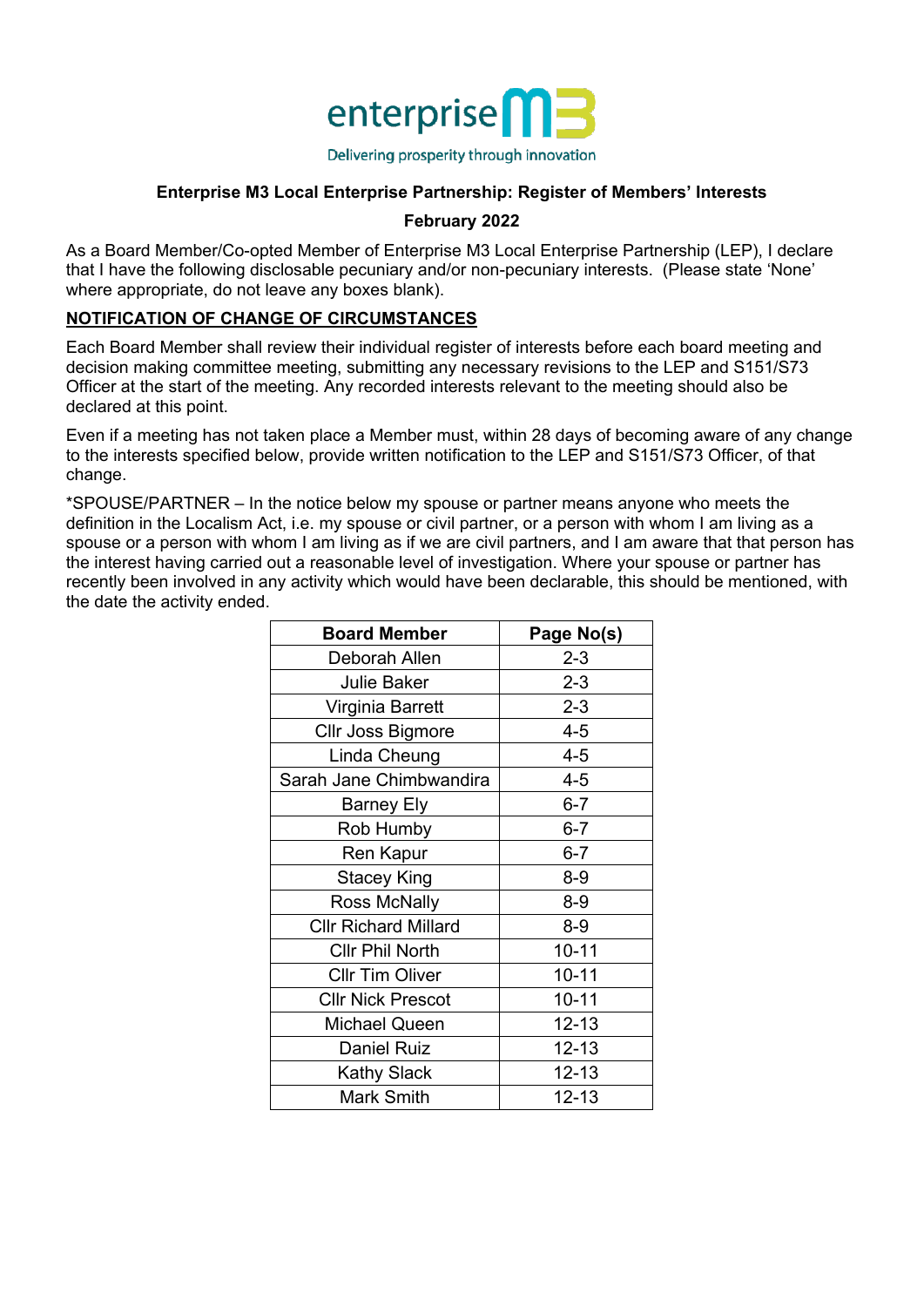

Delivering prosperity through innovation



| <b>BOARD MEMBER</b> |                                                                                                                                                                                                                                                                                                                                                                                                                                                                                                      | <b>DEBORAH ALLEN</b>                           |                                                                    | <b>JULIE BAKER</b>  |                               | <b>VIRGINIA BARRETT</b>                                      |                       |  |
|---------------------|------------------------------------------------------------------------------------------------------------------------------------------------------------------------------------------------------------------------------------------------------------------------------------------------------------------------------------------------------------------------------------------------------------------------------------------------------------------------------------------------------|------------------------------------------------|--------------------------------------------------------------------|---------------------|-------------------------------|--------------------------------------------------------------|-----------------------|--|
| <b>Section 1</b>    | Any employment, office, trade, profession or vocation carried Myself<br>out for profit or gain                                                                                                                                                                                                                                                                                                                                                                                                       |                                                | Spouse/partner                                                     | <b>Myself</b>       | Spouse/partner                | <b>Myself</b>                                                | Spouse/partner        |  |
| 1.1                 | Name of:<br>your employer(s)<br>any business carried out by you<br>any other role in which you receive remuneration (this includes<br>remunerated roles such as councillors)                                                                                                                                                                                                                                                                                                                         | <b>BAE Systems</b>                             | European Bank for NatWest Group<br>Reconstruction &<br>Development | None<br><b>None</b> | Handelsbanken<br>None<br>None | Farnborough College<br>of Technology<br><b>Principal CEO</b> |                       |  |
| 1.2                 | Description of employment or business activity                                                                                                                                                                                                                                                                                                                                                                                                                                                       | Managing Director<br>Operational<br>Governance | Managing Director Bank<br>Environmental &<br>Sustainability        |                     | <b>Bank</b>                   | Education                                                    |                       |  |
| $1.3$               | The name of any firm in which you are a partner                                                                                                                                                                                                                                                                                                                                                                                                                                                      | None                                           | None                                                               | None                | None                          | <b>None</b>                                                  |                       |  |
| 1.4                 | The name of any company for which you are a remunerated<br>director                                                                                                                                                                                                                                                                                                                                                                                                                                  | None                                           | None                                                               | <b>None</b>         | None                          | <b>None</b>                                                  |                       |  |
| <b>Section 2</b>    | Sponsorship                                                                                                                                                                                                                                                                                                                                                                                                                                                                                          | <b>Myself</b>                                  | Spouse/partner                                                     | <b>Myself</b>       | Spouse/Partner                | <b>Myself</b>                                                | Spouse/Partner        |  |
| 2.1                 | Any financial benefit obtained (other than from the LEP) which is<br>paid as a result of carrying out duties as a Member.<br>This includes any payment or financial benefit from a Trade Union<br>within the meaning of the Trade Union and Labour Relations<br>(Consolidation) Act 1992 (a).                                                                                                                                                                                                        | None                                           | None                                                               | <b>None</b>         | None                          | None                                                         |                       |  |
| Section 3           | <b>Contracts</b>                                                                                                                                                                                                                                                                                                                                                                                                                                                                                     | <b>Myself</b>                                  | Spouse/partner                                                     | <b>Myself</b>       | Spouse/Partner                | <b>Myself</b>                                                | Spouse/Partner        |  |
| 3.1                 | Any contract for goods, works or services with the LEP which has<br>not been fully discharged by any organisation named at 1.1                                                                                                                                                                                                                                                                                                                                                                       | None                                           | None                                                               | None                | None                          | None                                                         |                       |  |
| 3.2                 | Any contract for goods, works or services entered into by an<br>organisation at 1.1 where either party is likely to have a<br>commercial interest in the outcome of the business being decided<br>by the LEP.                                                                                                                                                                                                                                                                                        | None                                           | None                                                               | None                | None                          | None                                                         |                       |  |
| Section 4           | <b>Land or Property</b>                                                                                                                                                                                                                                                                                                                                                                                                                                                                              | <b>Myself</b>                                  | Spouse/partner                                                     | <b>Myself</b>       | Spouse/Partner                | <b>Myself</b>                                                | <b>Spouse/Partner</b> |  |
| 4.1                 | Any beneficial interest you or any organisation listed at 1.1 may<br>have in land or property which is likely to be affected by a decision<br>made by the LEP.<br>This would include, within the area of the LEP:<br>Any beneficial interest in any land in the LEP area, including<br>your place(s) of residency.<br>Any tenancy where the landlord is the LEP and the tenant is a<br>body in which you have a beneficial interest<br>Any licence for a month or longer to occupy land owned by the | <b>None</b>                                    | None                                                               | None                | None                          | None                                                         |                       |  |
|                     | LEP.<br>For property interests, please state the first part of the postcode<br>and the Local Authority where the property resides. If you<br>own/lease more than one property in a single postcode area,<br>please state this.                                                                                                                                                                                                                                                                       |                                                |                                                                    |                     |                               |                                                              |                       |  |
| <b>Section 5</b>    | <b>Securities</b>                                                                                                                                                                                                                                                                                                                                                                                                                                                                                    | <b>Myself</b>                                  | Spouse/partner                                                     | <b>Myself</b>       | Spouse/Partner                | <b>Myself</b>                                                | Spouse/Partner        |  |
| 5.1                 | Any interest in securities of an organisation under 1.1 where:-<br>$(a)$ that body (to my knowledge) has a place of business or land in<br>the area of the LEP; and<br>(b) either $-$                                                                                                                                                                                                                                                                                                                | None                                           | None                                                               | None                | None                          | None                                                         |                       |  |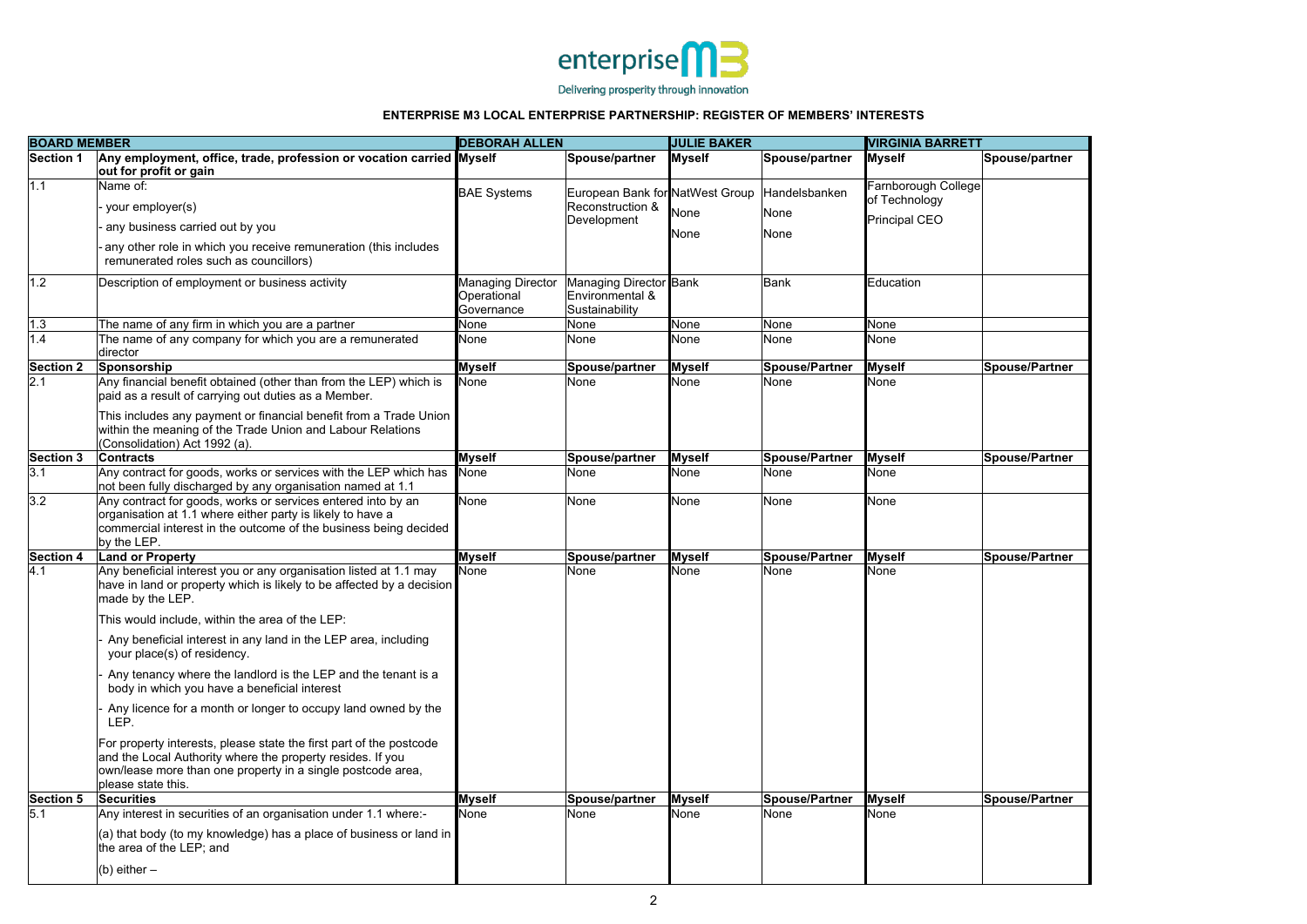| <b>BOARD MEMBER</b>    |                                                                                                                                                                                                                                                                                                                                                     | <b>DEBORAH ALLEN</b>                            |                | <b>JULIE BAKER</b>                      |                       | <b>VIRGINIA BARRETT</b>                                                              |                       |
|------------------------|-----------------------------------------------------------------------------------------------------------------------------------------------------------------------------------------------------------------------------------------------------------------------------------------------------------------------------------------------------|-------------------------------------------------|----------------|-----------------------------------------|-----------------------|--------------------------------------------------------------------------------------|-----------------------|
|                        | (i) the total nominal value of the securities exceeds £25,000 or<br>one hundredth of the total issued share capital of that body; or<br>(ii) if the share capital of that body is of more than one class, the<br>total nominal value of the shares of any one class in which has a<br>beneficial interest exceeds one hundredth of the total issued |                                                 |                |                                         |                       |                                                                                      |                       |
|                        | share capital of that class.                                                                                                                                                                                                                                                                                                                        |                                                 |                |                                         |                       |                                                                                      |                       |
| <b>Section 6</b>       | <b>Gifts and Hospitality</b>                                                                                                                                                                                                                                                                                                                        | <b>Myself</b>                                   | Spouse/partner | <b>Myself</b>                           | <b>Spouse/Partner</b> | <b>Myself</b>                                                                        | <b>Spouse/Partner</b> |
|                        | Any gifts and/or hospitality received as a result of membership of<br>the LEP (above the value of £50)                                                                                                                                                                                                                                              | <b>None</b>                                     | None           | <b>None</b>                             | None                  | <b>None</b>                                                                          |                       |
| <b>Other Interests</b> |                                                                                                                                                                                                                                                                                                                                                     |                                                 |                |                                         |                       |                                                                                      |                       |
|                        | am a member of, or am in a position of general control, a trustee of, or participate in the management of:                                                                                                                                                                                                                                          |                                                 |                |                                         |                       |                                                                                      |                       |
|                        | Any body to which I have been appointed or nominated by the<br>LEP:                                                                                                                                                                                                                                                                                 | None                                            |                | <b>None</b>                             |                       | <b>None</b>                                                                          |                       |
| 2.                     | Any body exercising function of a public nature (eg school<br>governing body or another LEP):                                                                                                                                                                                                                                                       | School Governor, The Mall School,<br>Twickenham |                | None                                    |                       | <b>None</b>                                                                          |                       |
| 3.                     | Any body directed to charitable purposes:                                                                                                                                                                                                                                                                                                           | None                                            |                | None                                    |                       | None                                                                                 |                       |
| 4.                     | Any body, one of whose principal purposes includes the<br>influence of public opinion or policy (including any political party<br>or trade union):                                                                                                                                                                                                  | None                                            |                | Member of APPG - Women in<br>Enterprise |                       | <b>None</b>                                                                          |                       |
| 5.                     | Any local authority (please state any interests you hold as LA<br>leaders/cabinet members for LA land, resources and the LA's<br>commercial interests):                                                                                                                                                                                             | None                                            |                | <b>None</b>                             |                       | None                                                                                 |                       |
| 6.                     | Any other interest which I hold which might reasonably be likely<br>to be perceived as affecting my conduct or influencing my<br>actions in relation to my role.                                                                                                                                                                                    | None                                            |                | <b>None</b>                             |                       | Farnborough Aerospace Consortium<br><b>CBI South East Regional Council</b><br>Member |                       |
|                        | <b>DATE DECLARED AND SIGNED</b>                                                                                                                                                                                                                                                                                                                     | 04/01/21                                        |                | 21/12/20                                |                       | 28/01/20                                                                             |                       |

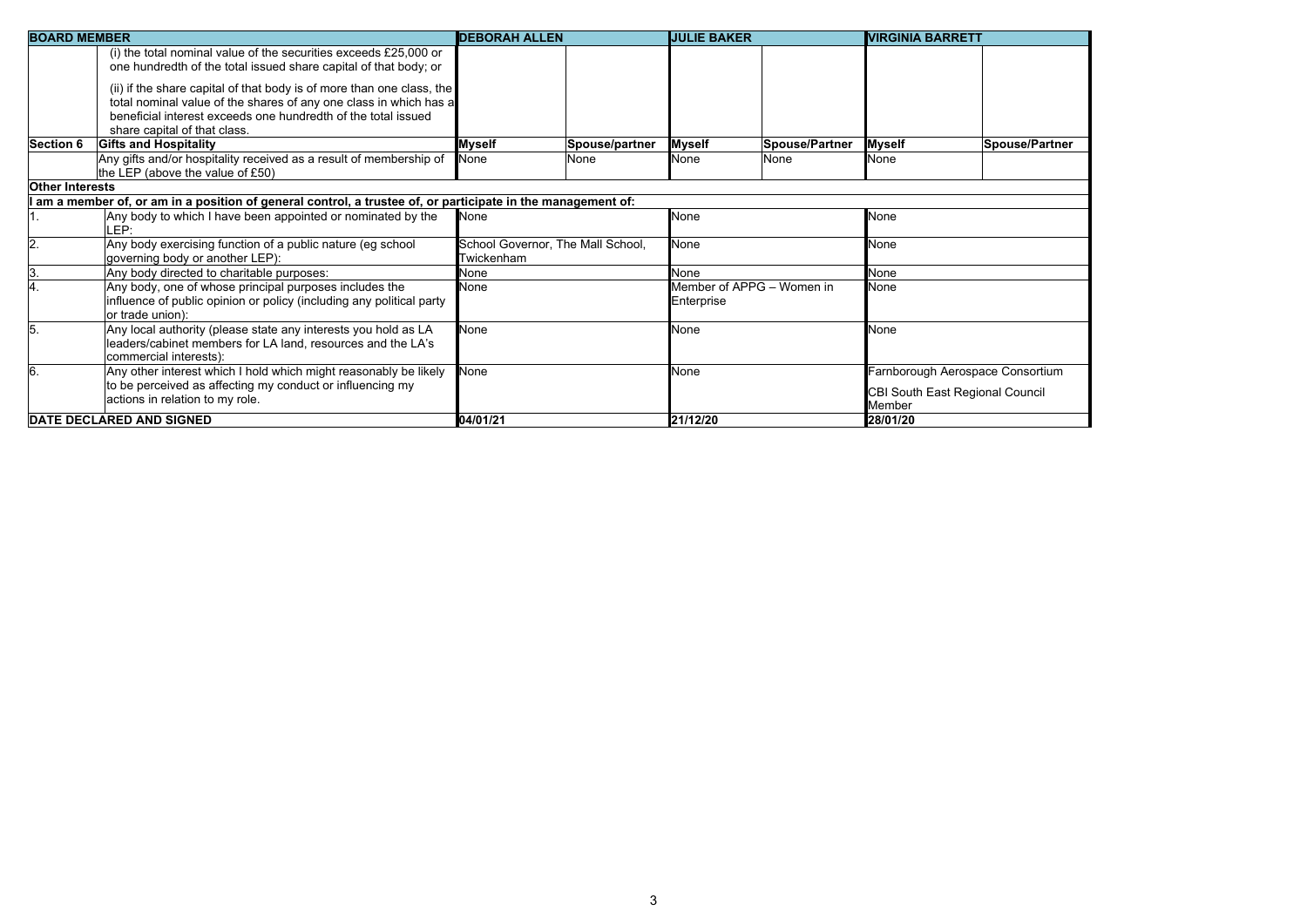| MBWANDIRA<br>Spouse/partner |
|-----------------------------|
|                             |
|                             |
|                             |
|                             |
|                             |
|                             |
|                             |
|                             |
|                             |
|                             |
| Spouse/partner              |
|                             |
|                             |
|                             |
| Spouse/partner              |
|                             |
|                             |
|                             |
|                             |
| Spouse/partner              |
|                             |
|                             |
|                             |
|                             |
|                             |
|                             |
|                             |
|                             |
|                             |
|                             |
| Spouse/partner              |
|                             |
|                             |
|                             |
|                             |



| <b>BOARD MEMBER</b> |                                                                                                                                                                                                                                                                                                                                                                                                                                                                                                                                                                                                                                                                                                                                              | <b>JOSS BIGMORE</b>                                                                                                          |                                                | <b>LINDA CHEUNG</b>                                                                                     |                                                                           | <b>SARAH JANE CHIMBWANDIRA</b>         |                |  |
|---------------------|----------------------------------------------------------------------------------------------------------------------------------------------------------------------------------------------------------------------------------------------------------------------------------------------------------------------------------------------------------------------------------------------------------------------------------------------------------------------------------------------------------------------------------------------------------------------------------------------------------------------------------------------------------------------------------------------------------------------------------------------|------------------------------------------------------------------------------------------------------------------------------|------------------------------------------------|---------------------------------------------------------------------------------------------------------|---------------------------------------------------------------------------|----------------------------------------|----------------|--|
| <b>Section 1</b>    | Any employment, office, trade, profession or vocation carried<br>out for profit or gain                                                                                                                                                                                                                                                                                                                                                                                                                                                                                                                                                                                                                                                      | <b>Myself</b>                                                                                                                | Spouse/partner                                 | <b>Myself</b>                                                                                           | Spouse/partner                                                            | <b>Myself</b>                          | Spouse/partner |  |
| 1.1                 | Name of:<br>- your employer(s)<br>- any business carried out by you<br>- any other role in which you receive remuneration (this includes<br>remunerated roles such as councillors)                                                                                                                                                                                                                                                                                                                                                                                                                                                                                                                                                           | <b>Guildford Borough</b><br>Council<br>Councillor                                                                            | None                                           | Director,<br>Connectegrity<br>Ltd<br>Innovation<br>Advisor, Oxford<br>Innovation<br><b>Services Ltd</b> | Director,<br><b>Connectegrity Ltd</b>                                     | <b>Surrey Wildlife</b><br><b>Trust</b> |                |  |
| 1.2                 | Description of employment or business activity                                                                                                                                                                                                                                                                                                                                                                                                                                                                                                                                                                                                                                                                                               | Public service                                                                                                               | None                                           | As above                                                                                                | As above                                                                  | Environmental<br><b>NGO</b>            |                |  |
| 1.3                 | The name of any firm in which you are a partner                                                                                                                                                                                                                                                                                                                                                                                                                                                                                                                                                                                                                                                                                              | None                                                                                                                         | None                                           | None                                                                                                    | None                                                                      | None                                   |                |  |
| 1.4                 | The name of any company for which you are a remunerated<br>director                                                                                                                                                                                                                                                                                                                                                                                                                                                                                                                                                                                                                                                                          | None                                                                                                                         | None                                           | Connectegrity<br>Ltd                                                                                    | <b>Connectegrity Ltd</b>                                                  | None                                   |                |  |
| <b>Section 2</b>    | Sponsorship                                                                                                                                                                                                                                                                                                                                                                                                                                                                                                                                                                                                                                                                                                                                  | <b>Myself</b>                                                                                                                | Spouse/partner                                 | <b>Myself</b>                                                                                           | <b>Spouse/Partner</b>                                                     | <b>Myself</b>                          | Spouse/partner |  |
| 2.1                 | Any financial benefit obtained (other than from the LEP) which is<br>paid as a result of carrying out duties as a Member.<br>This includes any payment or financial benefit from a Trade Union<br>within the meaning of the Trade Union and Labour Relations<br>(Consolidation) Act 1992 (a).                                                                                                                                                                                                                                                                                                                                                                                                                                                | None                                                                                                                         | None                                           | None                                                                                                    | None                                                                      | None                                   |                |  |
| <b>Section 3</b>    | <b>Contracts</b>                                                                                                                                                                                                                                                                                                                                                                                                                                                                                                                                                                                                                                                                                                                             | <b>Myself</b>                                                                                                                | Spouse/partner                                 | <b>Myself</b>                                                                                           | <b>Spouse/Partner</b>                                                     | <b>Myself</b>                          | Spouse/partner |  |
| 3.1                 | Any contract for goods, works or services with the LEP which has<br>not been fully discharged by any organisation named at 1.1                                                                                                                                                                                                                                                                                                                                                                                                                                                                                                                                                                                                               | None                                                                                                                         | None                                           | None                                                                                                    | None                                                                      | None                                   |                |  |
| 3.2                 | Any contract for goods, works or services entered into by an<br>organisation at 1.1 where either party is likely to have a<br>commercial interest in the outcome of the business being decided<br>by the LEP.                                                                                                                                                                                                                                                                                                                                                                                                                                                                                                                                | None                                                                                                                         | None                                           | None                                                                                                    | None                                                                      | None                                   |                |  |
| <b>Section 4</b>    | <b>Land or Property</b>                                                                                                                                                                                                                                                                                                                                                                                                                                                                                                                                                                                                                                                                                                                      | <b>Myself</b>                                                                                                                | Spouse/partner                                 | <b>Myself</b>                                                                                           | <b>Spouse/Partner</b>                                                     | <b>Myself</b>                          | Spouse/partner |  |
| 4.1                 | Any beneficial interest you or any organisation listed at 1.1 may<br>have in land or property which is likely to be affected by a decision<br>made by the LEP.<br>This would include, within the area of the LEP:<br>- Any beneficial interest in any land in the LEP area, including<br>your place(s) of residency.<br>- Any tenancy where the landlord is the LEP and the tenant is a<br>body in which you have a beneficial interest<br>- Any licence for a month or longer to occupy land owned by the<br>LEP.<br>For property interests, please state the first part of the postcode<br>and the Local Authority where the property resides. If you<br>own/lease more than one property in a single postcode area,<br>please state this. | Guildford Borough<br>Council land and<br>property in the<br>LEP region<br><b>Guildford Borough</b><br>Council GU2 and<br>GU4 | Guildford<br>Borough<br>Council GU2<br>and GU4 | Family home<br>Basingstoke<br>and Deane<br>Borough<br>Council<br><b>RG24</b>                            | Family home<br>Basingstoke and<br>Deane Borough<br>Council<br><b>RG24</b> | None                                   |                |  |
| <b>Section 5</b>    | <b>Securities</b>                                                                                                                                                                                                                                                                                                                                                                                                                                                                                                                                                                                                                                                                                                                            | <b>Myself</b>                                                                                                                | Spouse/partner                                 | <b>Myself</b>                                                                                           | <b>Spouse/Partner</b>                                                     | <b>Myself</b>                          | Spouse/partner |  |
| 5.1                 | Any interest in securities of an organisation under 1.1 where:-<br>(a) that body (to my knowledge) has a place of business or land in<br>the area of the LEP; and                                                                                                                                                                                                                                                                                                                                                                                                                                                                                                                                                                            | None                                                                                                                         | None                                           | None                                                                                                    | None                                                                      | None                                   |                |  |
|                     | (b) either $-$                                                                                                                                                                                                                                                                                                                                                                                                                                                                                                                                                                                                                                                                                                                               |                                                                                                                              |                                                |                                                                                                         |                                                                           |                                        |                |  |
|                     | (i) the total nominal value of the securities exceeds £25,000 or                                                                                                                                                                                                                                                                                                                                                                                                                                                                                                                                                                                                                                                                             |                                                                                                                              |                                                |                                                                                                         |                                                                           |                                        |                |  |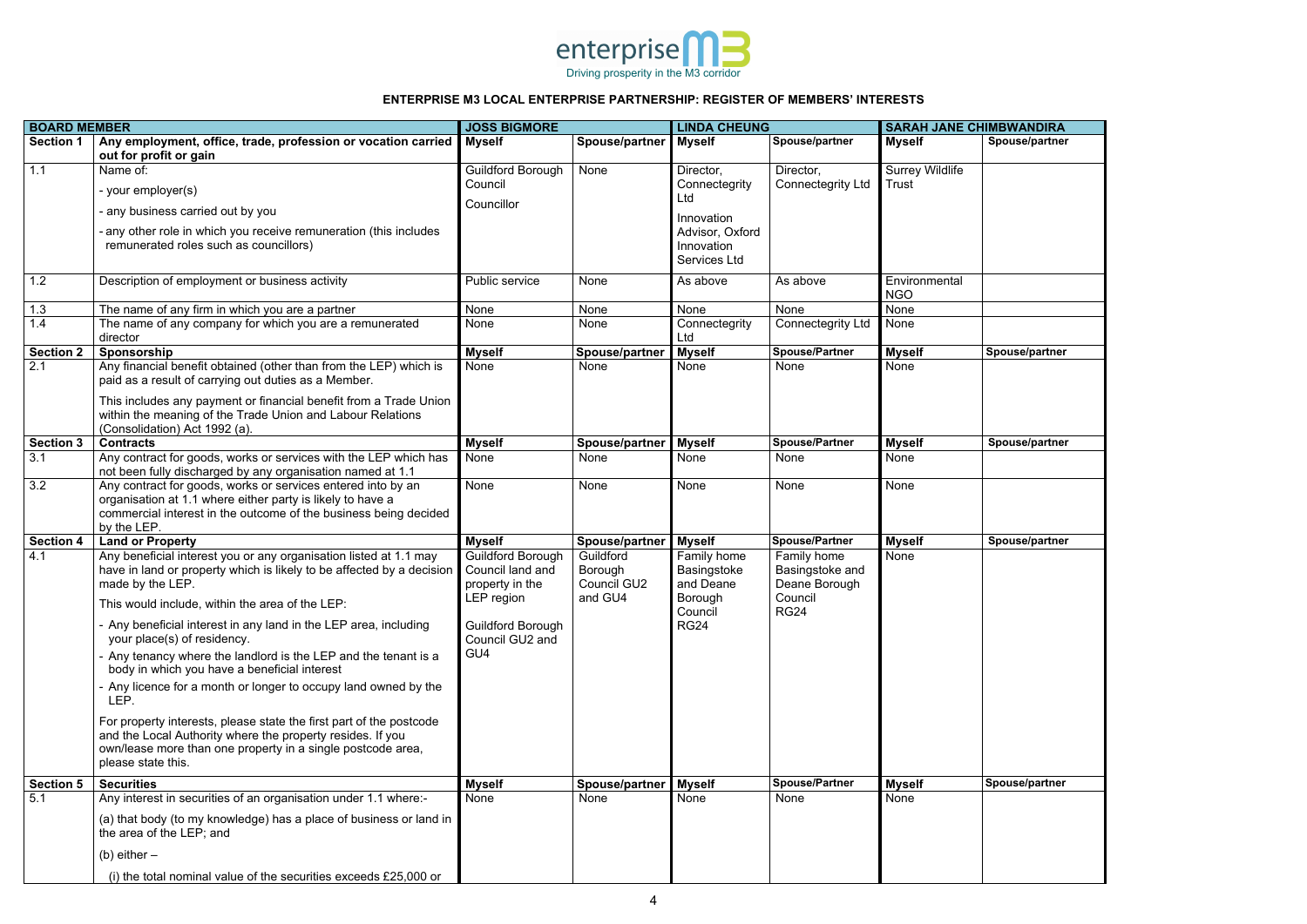| <b>IMBWANDIRA</b>    |  |
|----------------------|--|
|                      |  |
|                      |  |
|                      |  |
|                      |  |
|                      |  |
|                      |  |
| Spouse/partner       |  |
|                      |  |
|                      |  |
|                      |  |
|                      |  |
|                      |  |
|                      |  |
|                      |  |
|                      |  |
|                      |  |
|                      |  |
| ledge Network (Chair |  |
|                      |  |
| y (Trustee)          |  |
| uctions (Trustee)    |  |
|                      |  |
|                      |  |
|                      |  |
|                      |  |
|                      |  |
|                      |  |
|                      |  |
|                      |  |
|                      |  |
|                      |  |

| <b>BOARD MEMBER</b>    |                                                                                                                                                                                                                                                                                                                                                 | <b>JOSS BIGMORE</b>              |                | <b>LINDA CHEUNG</b>                                                                                             |                                         | <b>SARAH JANE CHIMBWANDIRA</b>                        |                                                                           |
|------------------------|-------------------------------------------------------------------------------------------------------------------------------------------------------------------------------------------------------------------------------------------------------------------------------------------------------------------------------------------------|----------------------------------|----------------|-----------------------------------------------------------------------------------------------------------------|-----------------------------------------|-------------------------------------------------------|---------------------------------------------------------------------------|
| <b>Section 6</b>       | one hundredth of the total issued share capital of that body; or<br>(ii) if the share capital of that body is of more than one class, the<br>total nominal value of the shares of any one class in which has a<br>beneficial interest exceeds one hundredth of the total issued<br>share capital of that class.<br><b>Gifts and Hospitality</b> | <b>Myself</b>                    | Spouse/partner | <b>Myself</b>                                                                                                   | <b>Spouse/Partner</b>                   | <b>Myself</b>                                         | Spouse/partner                                                            |
|                        | Any gifts and/or hospitality received as a result of membership of                                                                                                                                                                                                                                                                              | None                             | None           | None                                                                                                            | None                                    | None                                                  |                                                                           |
|                        | the LEP (above the value of £50)                                                                                                                                                                                                                                                                                                                |                                  |                |                                                                                                                 |                                         |                                                       |                                                                           |
| <b>Other Interests</b> |                                                                                                                                                                                                                                                                                                                                                 |                                  |                |                                                                                                                 |                                         |                                                       |                                                                           |
|                        | I am a member of, or am in a position of general control, a trustee of, or participate in the management of:                                                                                                                                                                                                                                    |                                  |                |                                                                                                                 |                                         |                                                       |                                                                           |
|                        | Any body to which I have been appointed or nominated by the<br>LEP:                                                                                                                                                                                                                                                                             | None                             |                | with The FSE Group<br><b>Nominations Committee</b><br><b>Enterprise Zone Programme</b><br><b>Steering Group</b> | <b>Funding Escalator Steering Group</b> | None                                                  |                                                                           |
| 2.                     | Any body exercising function of a public nature (eg school<br>governing body or another LEP):                                                                                                                                                                                                                                                   | None                             |                |                                                                                                                 |                                         | None                                                  |                                                                           |
| 3.                     | Any body directed to charitable purposes:                                                                                                                                                                                                                                                                                                       | None                             |                |                                                                                                                 |                                         | of Trustees)<br><b>Surrey Hills Society (Trustee)</b> | Ecosystems Knowledge Network (Chair<br>Imagine That Productions (Trustee) |
| 4.                     | Any body, one of whose principal purposes includes the<br>influence of public opinion or policy (including any political party<br>or trade union):                                                                                                                                                                                              | None                             |                |                                                                                                                 |                                         | None                                                  |                                                                           |
| 5.                     | Any local authority (please state any interests you hold as LA<br>leaders/cabinet members for LA land, resources and the LA's<br>commercial interests):                                                                                                                                                                                         | Leader Guildford Borough Council |                |                                                                                                                 |                                         | None                                                  |                                                                           |
| 6.                     | Any other interest which I hold which might reasonably be likely<br>to be perceived as affecting my conduct or influencing my<br>actions in relation to my role.                                                                                                                                                                                | None                             |                |                                                                                                                 |                                         | None                                                  |                                                                           |
|                        | DATE DECLARED AND SIGNED                                                                                                                                                                                                                                                                                                                        | 10/12/20                         |                | 11/01/21                                                                                                        |                                         | 28/01/21                                              |                                                                           |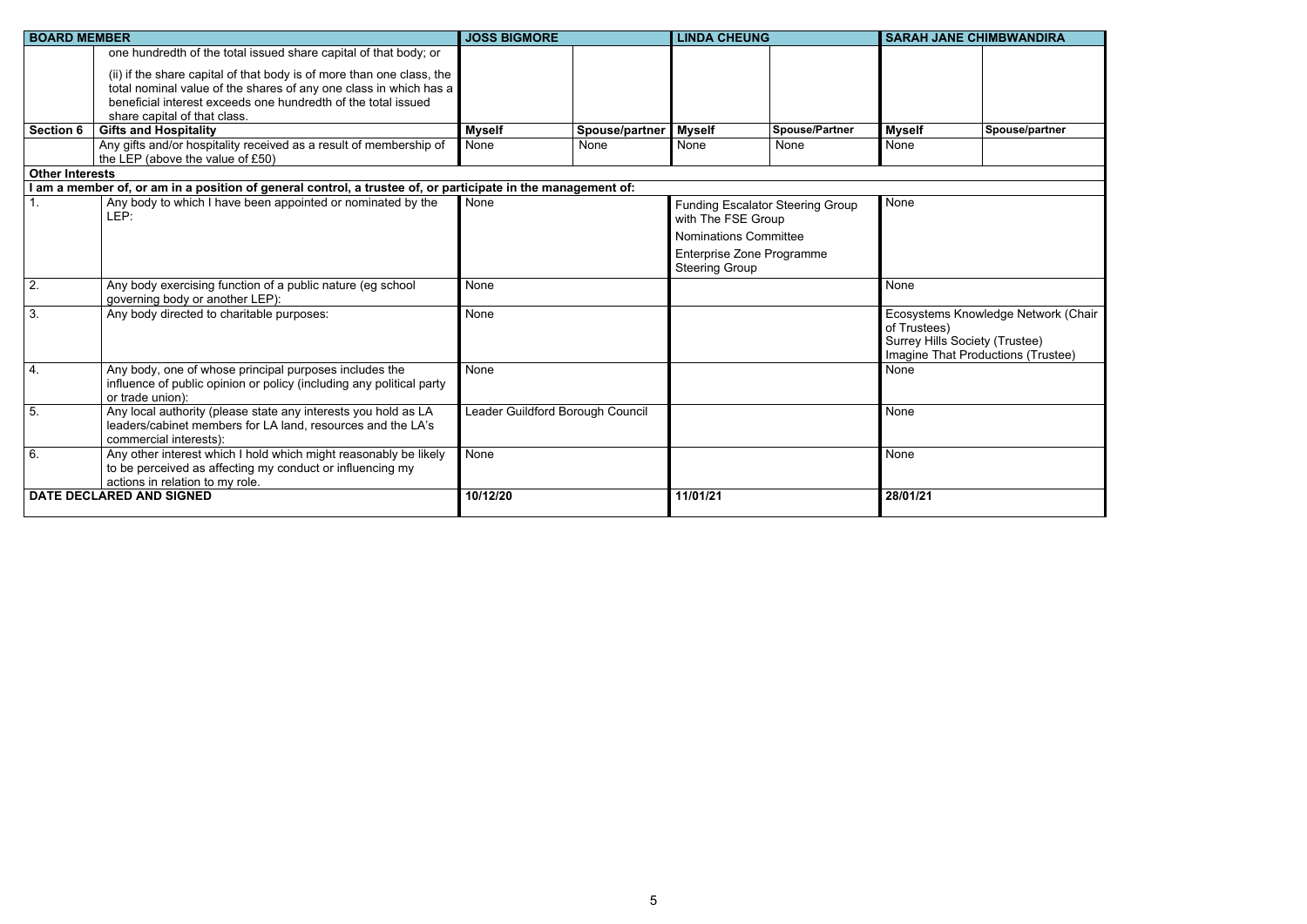

| <b>BOARD MEMBER</b> |                                                                                                                                                                                                                                                                                                                                                                                                                                                                                                                                                                                                                                                                                                                                               | <b>BARNEY ELY</b>                                                       |                                                                                | <b>ROB HUMBY</b>                                                                       |                                                                                               | <b>REN KAPUR</b>                                                                                                                                                     |                                                                                                                                                                      |  |
|---------------------|-----------------------------------------------------------------------------------------------------------------------------------------------------------------------------------------------------------------------------------------------------------------------------------------------------------------------------------------------------------------------------------------------------------------------------------------------------------------------------------------------------------------------------------------------------------------------------------------------------------------------------------------------------------------------------------------------------------------------------------------------|-------------------------------------------------------------------------|--------------------------------------------------------------------------------|----------------------------------------------------------------------------------------|-----------------------------------------------------------------------------------------------|----------------------------------------------------------------------------------------------------------------------------------------------------------------------|----------------------------------------------------------------------------------------------------------------------------------------------------------------------|--|
| <b>Section 1</b>    | Any employment, office, trade, profession or<br>vocation carried out for profit or gain                                                                                                                                                                                                                                                                                                                                                                                                                                                                                                                                                                                                                                                       | <b>Myself</b>                                                           | Spouse/partner                                                                 | <b>Myself</b>                                                                          | Spouse/partner                                                                                | <b>Myself</b>                                                                                                                                                        | <b>Spouse/Partner</b>                                                                                                                                                |  |
| 1.1                 | Name of:                                                                                                                                                                                                                                                                                                                                                                                                                                                                                                                                                                                                                                                                                                                                      | Hays                                                                    | <b>Babcock</b>                                                                 | Hampshire                                                                              | None                                                                                          | X-Forces (XF) CIC Chief                                                                                                                                              | X-Forces (XF) CIC                                                                                                                                                    |  |
|                     | - your employer(s)                                                                                                                                                                                                                                                                                                                                                                                                                                                                                                                                                                                                                                                                                                                            | Specialist                                                              | International                                                                  | County                                                                                 |                                                                                               | <b>Executive Officer</b>                                                                                                                                             | Chairman and COO                                                                                                                                                     |  |
|                     | any business carried out by you                                                                                                                                                                                                                                                                                                                                                                                                                                                                                                                                                                                                                                                                                                               | Recruitment                                                             |                                                                                | Council                                                                                |                                                                                               | Activities related to any<br>group companies of X-                                                                                                                   | Activities related to any<br>group companies of X-                                                                                                                   |  |
|                     | any other role in which you receive remuneration<br>(this includes remunerated roles such as<br>councillors)                                                                                                                                                                                                                                                                                                                                                                                                                                                                                                                                                                                                                                  |                                                                         |                                                                                | Winchester<br><b>City Council</b>                                                      |                                                                                               | <b>Forces Holding Ltd</b>                                                                                                                                            | <b>Forces Holding Ltd</b>                                                                                                                                            |  |
| 1.2                 | Description of employment or business activity                                                                                                                                                                                                                                                                                                                                                                                                                                                                                                                                                                                                                                                                                                | Recruitment<br>Consultancy                                              | Education<br>Services                                                          | Councillor                                                                             | None                                                                                          | Professional Services in<br>relation to education,<br>funding and support for<br>self-employment and<br>small business<br>ownership within<br>specialist communities | Professional Services in<br>relation to education,<br>funding and support for<br>self-employment and<br>small business<br>ownership within<br>specialist communities |  |
| 1.3                 | The name of any firm in which you are a partner                                                                                                                                                                                                                                                                                                                                                                                                                                                                                                                                                                                                                                                                                               | None                                                                    | None                                                                           | Humbees of                                                                             | Humbees of                                                                                    | None                                                                                                                                                                 | None                                                                                                                                                                 |  |
| 1.4                 | The name of any company for which you are a                                                                                                                                                                                                                                                                                                                                                                                                                                                                                                                                                                                                                                                                                                   | None                                                                    | None                                                                           | <b>Marwell Ltd</b><br>Humbees of                                                       | <b>Marwell Ltd</b><br>Humbees of                                                              | None                                                                                                                                                                 | None                                                                                                                                                                 |  |
|                     | remunerated director                                                                                                                                                                                                                                                                                                                                                                                                                                                                                                                                                                                                                                                                                                                          |                                                                         |                                                                                | <b>Marwell Ltd</b>                                                                     | <b>Marwell Ltd</b>                                                                            |                                                                                                                                                                      |                                                                                                                                                                      |  |
| <b>Section 2</b>    | Sponsorship                                                                                                                                                                                                                                                                                                                                                                                                                                                                                                                                                                                                                                                                                                                                   | <b>Myself</b>                                                           | <b>Spouse/Partner</b>                                                          | <b>Myself</b>                                                                          | <b>Spouse/Partner</b>                                                                         | <b>Myself</b>                                                                                                                                                        | <b>Spouse/Partner</b>                                                                                                                                                |  |
| 2.1                 | Any financial benefit obtained (other than from the<br>LEP) which is paid as a result of carrying out duties<br>as a Member.<br>This includes any payment or financial benefit from a<br>Trade Union within the meaning of the Trade Union<br>and Labour Relations (Consolidation) Act 1992 (a).                                                                                                                                                                                                                                                                                                                                                                                                                                              | None                                                                    | None                                                                           | None                                                                                   | None                                                                                          | None                                                                                                                                                                 | None                                                                                                                                                                 |  |
| <b>Section 3</b>    | <b>Contracts</b>                                                                                                                                                                                                                                                                                                                                                                                                                                                                                                                                                                                                                                                                                                                              | <b>Myself</b>                                                           | <b>Spouse/Partner</b>                                                          | <b>Myself</b>                                                                          | <b>Spouse/Partner</b>                                                                         | <b>Myself</b>                                                                                                                                                        | <b>Spouse/Partner</b>                                                                                                                                                |  |
| 3.1                 | Any contract for goods, works or services with the<br>LEP which has not been fully discharged by any<br>organisation named at 1.1                                                                                                                                                                                                                                                                                                                                                                                                                                                                                                                                                                                                             | None                                                                    | None                                                                           | None                                                                                   | None                                                                                          | None                                                                                                                                                                 | None                                                                                                                                                                 |  |
| 3.2                 | Any contract for goods, works or services entered<br>into by an organisation at 1.1 where either party is<br>likely to have a commercial interest in the outcome<br>of the business being decided by the LEP.                                                                                                                                                                                                                                                                                                                                                                                                                                                                                                                                 | None                                                                    | None                                                                           | None                                                                                   | None                                                                                          | None                                                                                                                                                                 | None                                                                                                                                                                 |  |
| <b>Section 4</b>    | <b>Land or Property</b>                                                                                                                                                                                                                                                                                                                                                                                                                                                                                                                                                                                                                                                                                                                       | <b>Myself</b>                                                           | <b>Spouse/Partner</b>                                                          | <b>Myself</b>                                                                          | <b>Spouse/Partner</b>                                                                         | <b>Myself</b>                                                                                                                                                        | <b>Spouse/Partner</b>                                                                                                                                                |  |
| 4.1                 | Any beneficial interest you or any organisation listed<br>at 1.1 may have in land or property which is likely to<br>be affected by a decision made by the LEP.<br>This would include, within the area of the LEP:<br>- Any beneficial interest in any land in the LEP area,<br>including your place(s) of residency.<br>- Any tenancy where the landlord is the LEP and the<br>tenant is a body in which you have a beneficial<br>interest<br>Any licence for a month or longer to occupy land<br>owned by the LEP.<br>For property interests, please state the first part of<br>the postcode and the Local Authority where the<br>property resides. If you own/lease more than one<br>property in a single postcode area, please state this. | Place of<br>residency in<br>Guildford<br>Borough<br>Council area<br>GU4 | Place of<br>residency in<br>Guildford<br><b>Borough Council</b><br>area<br>GU4 | Hangar<br><b>Nurseries</b><br>Thompsons<br>Lane<br>Owslebury<br>Winchester<br>SO21 1JH | Hangar<br><b>Nurseries</b><br>Thompsons<br>Lane<br>Owslebury<br>Winchester<br><b>SO21 1JH</b> | None                                                                                                                                                                 | None                                                                                                                                                                 |  |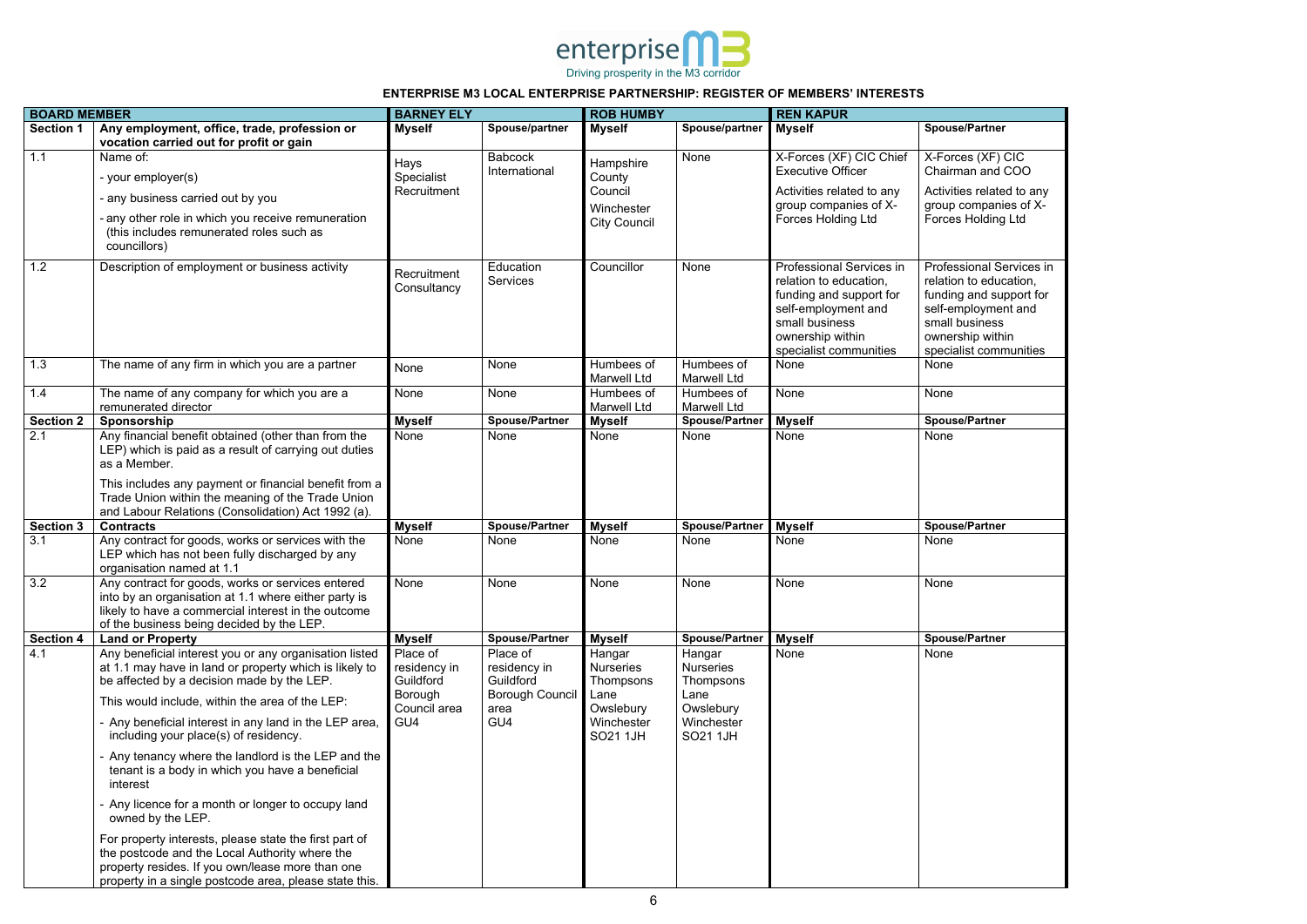

| <b>BOARD MEMBER</b>    |                                                                                                                                                                                                                                                | <b>BARNEY ELY</b> |                       | <b>ROB HUMBY</b>                                                                               |                       | <b>REN KAPUR</b>                                                       |                       |
|------------------------|------------------------------------------------------------------------------------------------------------------------------------------------------------------------------------------------------------------------------------------------|-------------------|-----------------------|------------------------------------------------------------------------------------------------|-----------------------|------------------------------------------------------------------------|-----------------------|
| <b>Section 5</b>       | <b>Securities</b>                                                                                                                                                                                                                              | <b>Myself</b>     | <b>Spouse/Partner</b> | <b>Myself</b>                                                                                  | <b>Spouse/Partner</b> | <b>Myself</b>                                                          | <b>Spouse/Partner</b> |
| 5.1                    | Any interest in securities of an organisation under<br>$1.1$ where:-                                                                                                                                                                           | None              | None                  | None                                                                                           | None                  | None                                                                   | None                  |
|                        | (a) that body (to my knowledge) has a place of<br>business or land in the area of the LEP; and                                                                                                                                                 |                   |                       |                                                                                                |                       |                                                                        |                       |
|                        | (b) either $-$                                                                                                                                                                                                                                 |                   |                       |                                                                                                |                       |                                                                        |                       |
|                        | (i) the total nominal value of the securities exceeds<br>£25,000 or one hundredth of the total issued share<br>capital of that body; or                                                                                                        |                   |                       |                                                                                                |                       |                                                                        |                       |
|                        | (ii) if the share capital of that body is of more than<br>one class, the total nominal value of the shares of<br>any one class in which has a beneficial interest<br>exceeds one hundredth of the total issued share<br>capital of that class. |                   |                       |                                                                                                |                       |                                                                        |                       |
| <b>Section 6</b>       | <b>Gifts and Hospitality</b>                                                                                                                                                                                                                   | <b>Myself</b>     | <b>Spouse/Partner</b> | <b>Myself</b>                                                                                  | <b>Spouse/Partner</b> | <b>Myself</b>                                                          | <b>Spouse/Partner</b> |
|                        | Any gifts and/or hospitality received as a result of<br>membership of the LEP (above the value of £50)                                                                                                                                         | None              | None                  | None                                                                                           | <b>None</b>           | None                                                                   | <b>None</b>           |
| <b>Other Interests</b> |                                                                                                                                                                                                                                                |                   |                       |                                                                                                |                       |                                                                        |                       |
|                        | I am a member of, or am in a position of general control, a trustee of, or participate in the management of:                                                                                                                                   |                   |                       |                                                                                                |                       |                                                                        |                       |
| 1.                     | Any body to which I have been appointed or<br>nominated by the LEP:                                                                                                                                                                            | None              |                       | None                                                                                           |                       | None                                                                   |                       |
| 2.                     | Any body exercising function of a public nature (eg<br>school governing body or another LEP):                                                                                                                                                  | None              |                       | None                                                                                           |                       | None                                                                   |                       |
| 3.                     | Any body directed to charitable purposes:                                                                                                                                                                                                      | None              |                       | None                                                                                           |                       | None                                                                   |                       |
| $\overline{4}$ .       | Any body, one of whose principal purposes<br>includes the influence of public opinion or policy<br>(including any political party or trade union):                                                                                             | None              |                       | The Conservative Party                                                                         |                       | None                                                                   |                       |
| $\overline{5}$ .       | Any local authority (please state any interests you<br>hold as LA leaders/cabinet members for LA land,<br>resources and the LA's commercial interests):                                                                                        | None              |                       | <b>HCC Deputy Leader</b><br><b>HCC Cabinet Member</b><br>Economy, Transport and<br>Environment |                       | None                                                                   |                       |
| 6.                     | Any other interest which I hold which might<br>reasonably be likely to be perceived as affecting<br>my conduct or influencing my actions in relation to<br>my role.                                                                            | None              |                       | None                                                                                           |                       | I am a volunteer reservist with the British Army,<br>Intelligence Corp |                       |
|                        | DATE DECLARED AND SIGNED                                                                                                                                                                                                                       | 04/01/21          |                       | 21/12/20                                                                                       |                       | 27/05/20                                                               |                       |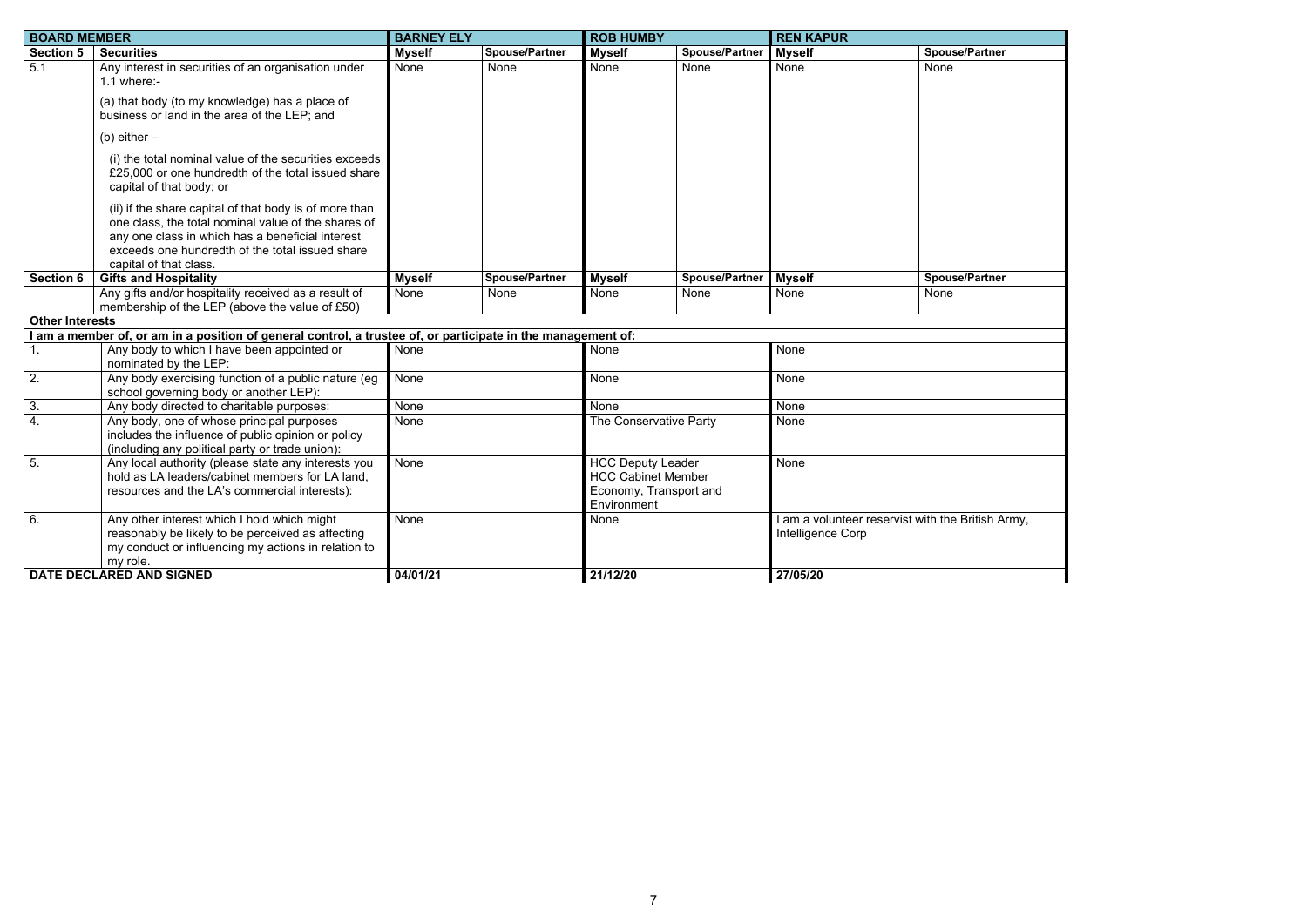

|                  | <b>BOARD MEMBER</b>                                                                                                                                                                                                                                                                                                                                                                                                                                                                                                                                                                                                                                                                                                                    |                                                                                                                    | <b>STACEY KING</b>       |                                                                                                     |                       | <b>RICHARD MILLARD</b>                                                                      |                       |  |
|------------------|----------------------------------------------------------------------------------------------------------------------------------------------------------------------------------------------------------------------------------------------------------------------------------------------------------------------------------------------------------------------------------------------------------------------------------------------------------------------------------------------------------------------------------------------------------------------------------------------------------------------------------------------------------------------------------------------------------------------------------------|--------------------------------------------------------------------------------------------------------------------|--------------------------|-----------------------------------------------------------------------------------------------------|-----------------------|---------------------------------------------------------------------------------------------|-----------------------|--|
| <b>Section 1</b> | Any employment, office, trade, profession or vocation<br>carried out for profit or gain                                                                                                                                                                                                                                                                                                                                                                                                                                                                                                                                                                                                                                                | <b>Myself</b>                                                                                                      | Spouse/partner           | <b>Myself</b>                                                                                       | Spouse/partner        | <b>Myself</b>                                                                               | Spouse/partner        |  |
| 1.1              | Name of:                                                                                                                                                                                                                                                                                                                                                                                                                                                                                                                                                                                                                                                                                                                               | CityFibre                                                                                                          | London                   | Hampshire Chamber                                                                                   | None                  | Nav Fleet Logistics                                                                         | N/A                   |  |
|                  | - your employer(s)                                                                                                                                                                                                                                                                                                                                                                                                                                                                                                                                                                                                                                                                                                                     |                                                                                                                    | Borough of<br>Hounslow   | of Commerce                                                                                         |                       | Purple Beaver                                                                               |                       |  |
|                  | - any business carried out by you                                                                                                                                                                                                                                                                                                                                                                                                                                                                                                                                                                                                                                                                                                      |                                                                                                                    |                          |                                                                                                     |                       | <b>Holdings Ltd</b>                                                                         |                       |  |
|                  | - any other role in which you receive remuneration (this<br>includes remunerated roles such as councillors)                                                                                                                                                                                                                                                                                                                                                                                                                                                                                                                                                                                                                            |                                                                                                                    |                          |                                                                                                     |                       | Chocolate Frog                                                                              |                       |  |
|                  |                                                                                                                                                                                                                                                                                                                                                                                                                                                                                                                                                                                                                                                                                                                                        |                                                                                                                    |                          |                                                                                                     |                       | Councillor                                                                                  |                       |  |
| 1.2              | Description of employment or business activity                                                                                                                                                                                                                                                                                                                                                                                                                                                                                                                                                                                                                                                                                         | <b>Regional City</b><br>Manager-<br>responsible for the<br>programme of full<br>fibre provision across<br>the area | Management<br>Accountant | <b>CEO and Executive</b><br>Chair                                                                   | None                  | Defence consultancy<br>Lifestyles                                                           | N/A                   |  |
| 1.3              | The name of any firm in which you are a partner                                                                                                                                                                                                                                                                                                                                                                                                                                                                                                                                                                                                                                                                                        | None                                                                                                               | None                     | None                                                                                                | None                  | None                                                                                        | N/A                   |  |
| 1.4              | The name of any company for which you are a remunerated<br>director                                                                                                                                                                                                                                                                                                                                                                                                                                                                                                                                                                                                                                                                    | None                                                                                                               | None                     | None                                                                                                | None                  | Nav Fleet Logistics<br>Purple Beaver<br><b>Holdings Ltd</b><br>Chocolate Frog<br>Councillor | N/A                   |  |
| <b>Section 2</b> | Sponsorship                                                                                                                                                                                                                                                                                                                                                                                                                                                                                                                                                                                                                                                                                                                            | <b>Myself</b>                                                                                                      | <b>Spouse/Partner</b>    | <b>Myself</b>                                                                                       | <b>Spouse/Partner</b> | <b>Myself</b>                                                                               | <b>Spouse/Partner</b> |  |
| 2.1              | Any financial benefit obtained (other than from the LEP) which<br>is paid as a result of carrying out duties as a Member.<br>This includes any payment or financial benefit from a Trade<br>Union within the meaning of the Trade Union and Labour<br>Relations (Consolidation) Act 1992 (a).                                                                                                                                                                                                                                                                                                                                                                                                                                          | None                                                                                                               | None                     | None                                                                                                | None                  | None                                                                                        | N/A                   |  |
| <b>Section 3</b> | <b>Contracts</b>                                                                                                                                                                                                                                                                                                                                                                                                                                                                                                                                                                                                                                                                                                                       | <b>Myself</b>                                                                                                      | <b>Spouse/Partner</b>    | <b>Myself</b>                                                                                       | <b>Spouse/Partner</b> | <b>Myself</b>                                                                               | <b>Spouse/Partner</b> |  |
| 3.1              | Any contract for goods, works or services with the LEP which<br>has not been fully discharged by any organisation named at<br>1.1                                                                                                                                                                                                                                                                                                                                                                                                                                                                                                                                                                                                      | None                                                                                                               | None                     | Service Level<br>Agreement between<br><b>Enterprise M3 and</b><br>Hampshire Chamber<br>of Commerce. | None                  | None                                                                                        | N/A                   |  |
| 3.2              | Any contract for goods, works or services entered into by an<br>organisation at 1.1 where either party is likely to have a<br>commercial interest in the outcome of the business being<br>decided by the LEP.                                                                                                                                                                                                                                                                                                                                                                                                                                                                                                                          | None                                                                                                               | None                     | None                                                                                                | None                  | None                                                                                        | N/A                   |  |
| <b>Section 4</b> | <b>Land or Property</b>                                                                                                                                                                                                                                                                                                                                                                                                                                                                                                                                                                                                                                                                                                                | <b>Myself</b>                                                                                                      | <b>Spouse/Partner</b>    | <b>Myself</b>                                                                                       | <b>Spouse/Partner</b> | <b>Myself</b>                                                                               | <b>Spouse/Partner</b> |  |
| 4.1              | Any beneficial interest you or any organisation listed at 1.1 may<br>have in land or property which is likely to be affected by a<br>decision made by the LEP.<br>This would include, within the area of the LEP:<br>Any beneficial interest in any land in the LEP area, including<br>your place(s) of residency.<br>Any tenancy where the landlord is the LEP and the tenant is a<br>body in which you have a beneficial interest<br>Any licence for a month or longer to occupy land owned by the<br>LEP.<br>For property interests, please state the first part of the postcode<br>and the Local Authority where the property resides. If you<br>own/lease more than one property in a single postcode area,<br>please state this. | None                                                                                                               | None                     | None                                                                                                | None                  | GU35 -<br>East Hampshire<br><b>District Council</b>                                         | N/A                   |  |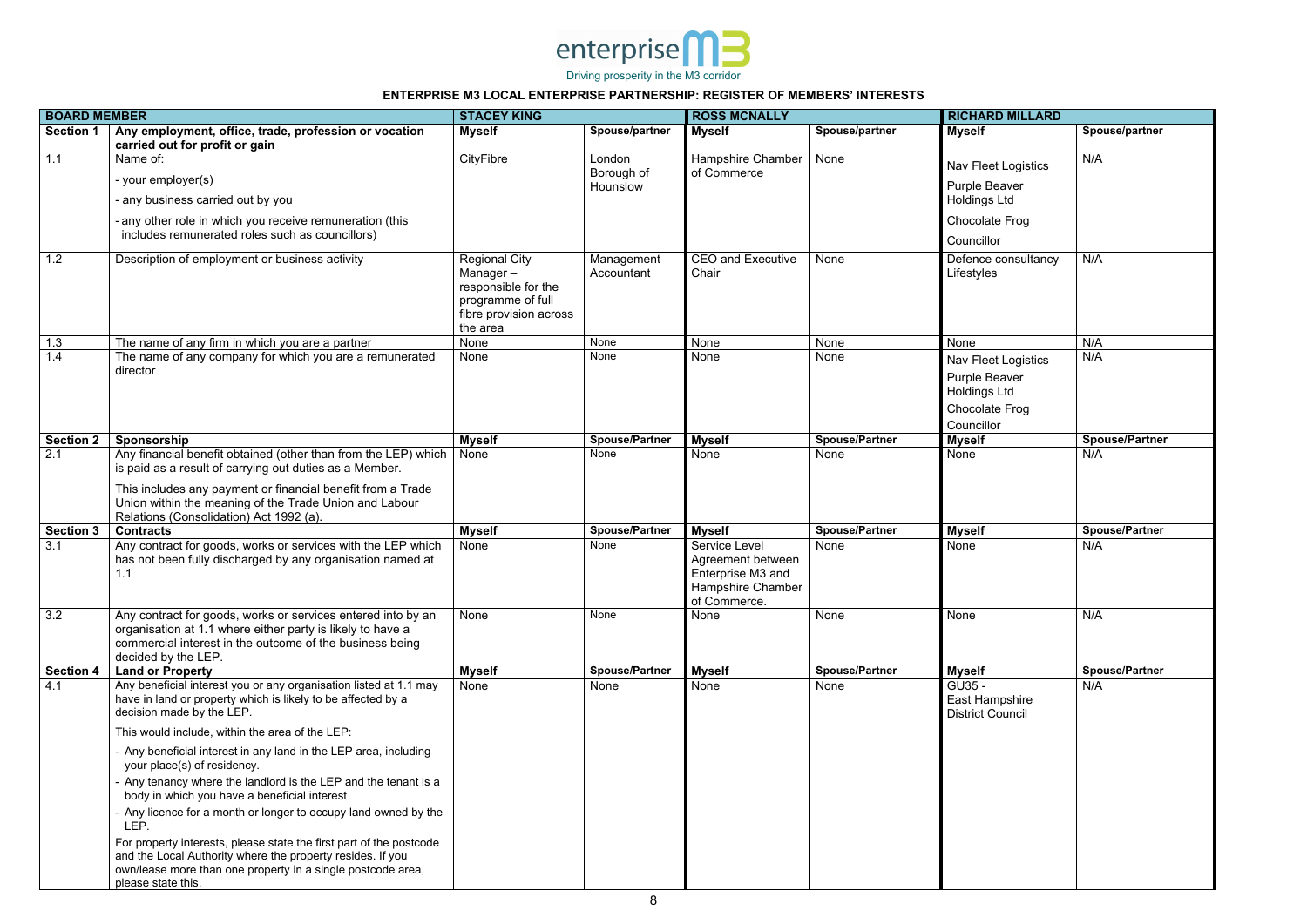| <b>RD MILLARD</b> |                       |
|-------------------|-----------------------|
|                   | <b>Spouse/Partner</b> |
|                   | N/A                   |
|                   | <b>Spouse/Partner</b> |
|                   | N/A                   |
|                   |                       |
|                   |                       |
|                   |                       |
|                   |                       |
|                   |                       |
|                   |                       |
| vative Party      |                       |
| of the Council    |                       |
|                   |                       |
| $\mathbf{0}$      |                       |
|                   |                       |

| <b>BOARD MEMBER</b>    |                                                                                                                                                                                                                                             | <b>STACEY KING</b>                     |                       | <b>ROSS MCNALLY</b> |                                        | <b>RICHARD MILLARD</b>    |                       |
|------------------------|---------------------------------------------------------------------------------------------------------------------------------------------------------------------------------------------------------------------------------------------|----------------------------------------|-----------------------|---------------------|----------------------------------------|---------------------------|-----------------------|
| <b>Section 5</b>       | <b>Securities</b>                                                                                                                                                                                                                           | <b>Myself</b>                          | <b>Spouse/Partner</b> | <b>Myself</b>       | <b>Spouse/Partner</b>                  | <b>Myself</b>             | <b>Spouse/Partner</b> |
| 5.1                    | Any interest in securities of an organisation under 1.1 where:-                                                                                                                                                                             | None                                   | None                  | None                | None                                   |                           | N/A                   |
|                        | (a) that body (to my knowledge) has a place of business or<br>land in the area of the LEP; and                                                                                                                                              |                                        |                       |                     |                                        | Yes                       |                       |
|                        | (b) either $-$                                                                                                                                                                                                                              |                                        |                       |                     |                                        |                           |                       |
|                        | (i) the total nominal value of the securities exceeds £25,000<br>or one hundredth of the total issued share capital of that<br>body; or                                                                                                     |                                        |                       |                     |                                        | Yes                       |                       |
|                        | (ii) if the share capital of that body is of more than one class,<br>the total nominal value of the shares of any one class in<br>which has a beneficial interest exceeds one hundredth of<br>the total issued share capital of that class. |                                        |                       |                     |                                        | Yes                       |                       |
| <b>Section 6</b>       | <b>Gifts and Hospitality</b>                                                                                                                                                                                                                | <b>Myself</b>                          | <b>Spouse/Partner</b> | <b>Myself</b>       | <b>Spouse/Partner</b>                  | <b>Myself</b>             | <b>Spouse/Partner</b> |
|                        | Any gifts and/or hospitality received as a result of membership<br>of the LEP (above the value of £50)                                                                                                                                      | None                                   | None                  | None                | None                                   | None                      | N/A                   |
| <b>Other Interests</b> |                                                                                                                                                                                                                                             |                                        |                       |                     |                                        |                           |                       |
|                        | I am a member of, or am in a position of general control, a trustee of, or participate in the management of:                                                                                                                                |                                        |                       |                     |                                        |                           |                       |
|                        | Any body to which I have been appointed or nominated by the None<br>LEP:                                                                                                                                                                    |                                        |                       | member)             | Transport for South East (Shadow Board | <b>None</b>               |                       |
| $\overline{2}$ .       | Any body exercising function of a public nature (eg school<br>governing body or another LEP):                                                                                                                                               | Governor at Trumps Green Infant School |                       | None                |                                        | None                      |                       |
| 3.                     | Any body directed to charitable purposes:                                                                                                                                                                                                   | None                                   |                       | None                |                                        | None                      |                       |
| $\overline{4}$ .       | Any body, one of whose principal purposes includes the<br>influence of public opinion or policy (including any political<br>party or trade union):                                                                                          | None                                   |                       | None                |                                        | <b>Conservative Party</b> |                       |
| 5.                     | Any local authority (please state any interests you hold as LA<br>leaders/cabinet members for LA land, resources and the LA's<br>commercial interests):                                                                                     | None                                   |                       | None                |                                        | Leader of the Council     |                       |
| 6.                     | Any other interest which I hold which might reasonably be<br>likely to be perceived as affecting my conduct or influencing<br>my actions in relation to my role.                                                                            | None                                   |                       | None                |                                        | None                      |                       |
|                        | DATE DECLARED AND SIGNED                                                                                                                                                                                                                    | 18/01/21                               |                       | 22/01/21            |                                        | 15/12/20                  |                       |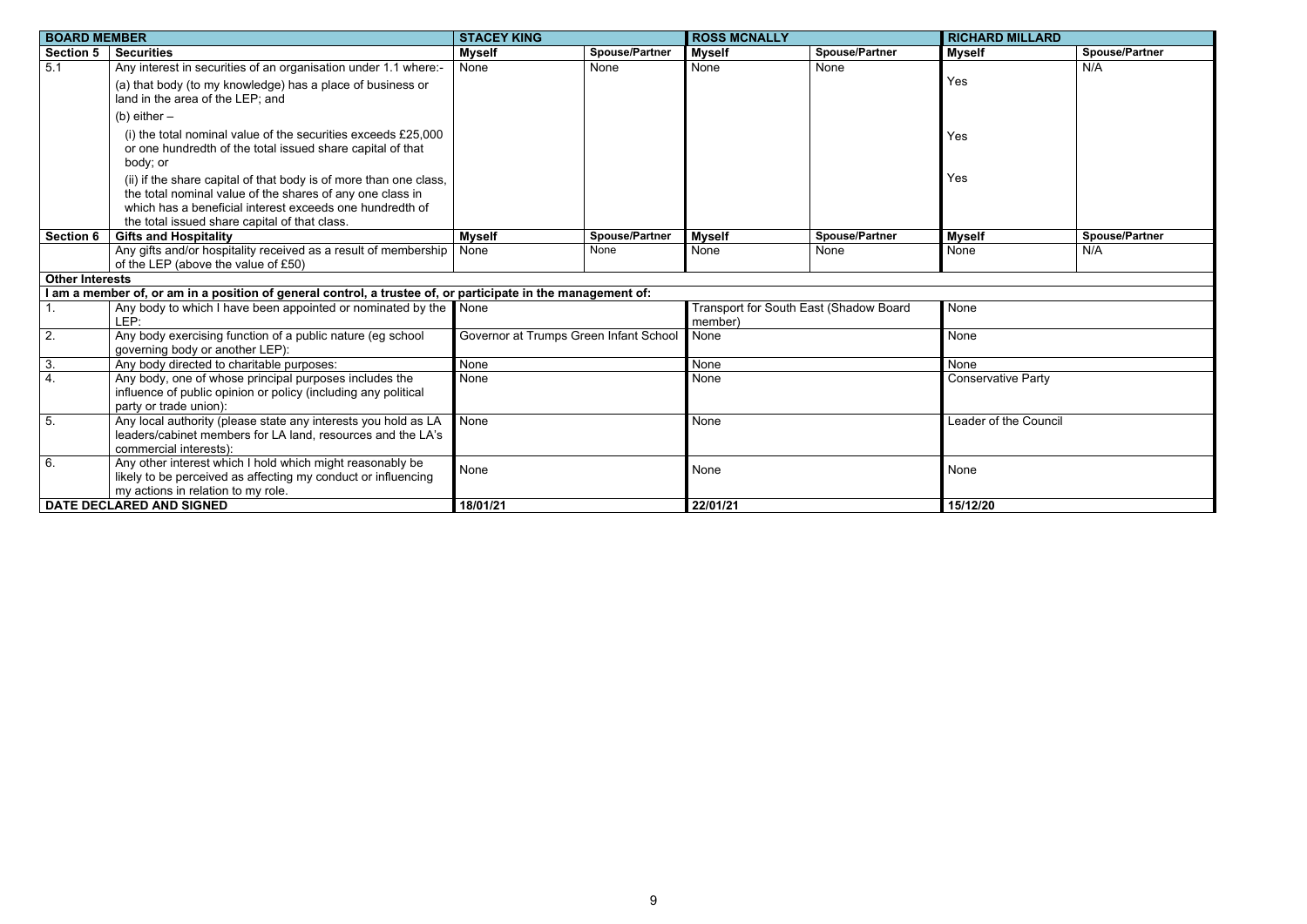

| <b>BOARD MEMBER</b> |                                                                                                                                                                                                                                                                                                                                                                                                                                                                                                                                                                                                                                                                                                                                              | <b>PHIL NORTH</b>                                                                                                                             |                                                                                                               | <b>TIM OLIVER</b>                          |                                          | <b>NICK PRESCOT</b>                                                                                                                         |                |
|---------------------|----------------------------------------------------------------------------------------------------------------------------------------------------------------------------------------------------------------------------------------------------------------------------------------------------------------------------------------------------------------------------------------------------------------------------------------------------------------------------------------------------------------------------------------------------------------------------------------------------------------------------------------------------------------------------------------------------------------------------------------------|-----------------------------------------------------------------------------------------------------------------------------------------------|---------------------------------------------------------------------------------------------------------------|--------------------------------------------|------------------------------------------|---------------------------------------------------------------------------------------------------------------------------------------------|----------------|
| <b>Section 1</b>    | Any employment, office, trade, profession or vocation<br>carried out for profit or gain                                                                                                                                                                                                                                                                                                                                                                                                                                                                                                                                                                                                                                                      | <b>Myself</b>                                                                                                                                 | Spouse/partner                                                                                                | <b>Myself</b>                              | Spouse/partner                           | <b>Myself</b>                                                                                                                               | Spouse/partner |
| 1.1                 | Name of:<br>- your employer(s)<br>- any business carried out by you<br>- any other role in which you receive remuneration (this includes<br>remunerated roles such as councillors)                                                                                                                                                                                                                                                                                                                                                                                                                                                                                                                                                           | Dr Therese Coffey MP<br><b>Test Valley Borough</b><br>Council<br><b>Hampshire County</b><br>Council<br><b>Local Government</b><br>Association | Dr Therese<br>Coffey MP<br><b>Test Valley</b><br><b>Borough Council</b><br>Hampshire<br><b>County Council</b> | None                                       | None                                     | Runnymede<br>Borough Council -<br>Group Leader<br>Nettitude Ltd -<br><b>Senior Consultant</b><br>Curtin & Co -<br><b>Associate Director</b> | N/A            |
| 1.2                 | Description of employment or business activity                                                                                                                                                                                                                                                                                                                                                                                                                                                                                                                                                                                                                                                                                               | N/A                                                                                                                                           | N/A                                                                                                           | None                                       | None                                     | Councillor<br><b>Senior Consultant</b>                                                                                                      | N/A            |
| 1.3                 | The name of any firm in which you are a partner                                                                                                                                                                                                                                                                                                                                                                                                                                                                                                                                                                                                                                                                                              | N/A                                                                                                                                           | N/A                                                                                                           | None                                       | None                                     | None                                                                                                                                        | N/A            |
| 1.4                 | The name of any company for which you are a remunerated<br>director                                                                                                                                                                                                                                                                                                                                                                                                                                                                                                                                                                                                                                                                          | N/A                                                                                                                                           | N/A                                                                                                           | None                                       | None                                     | None                                                                                                                                        | N/A            |
| <b>Section 2</b>    | Sponsorship                                                                                                                                                                                                                                                                                                                                                                                                                                                                                                                                                                                                                                                                                                                                  | <b>Myself</b>                                                                                                                                 | <b>Spouse/Partner</b>                                                                                         | <b>Myself</b>                              | <b>Spouse/Partner</b>                    | <b>Myself</b>                                                                                                                               | Spouse/partner |
| $\overline{2.1}$    | Any financial benefit obtained (other than from the LEP) which is<br>paid as a result of carrying out duties as a Member.<br>This includes any payment or financial benefit from a Trade<br>Union within the meaning of the Trade Union and Labour<br>Relations (Consolidation) Act 1992 (a).                                                                                                                                                                                                                                                                                                                                                                                                                                                | N/A                                                                                                                                           | N/A                                                                                                           | None                                       | None                                     | None                                                                                                                                        | N/A            |
| <b>Section 3</b>    | <b>Contracts</b>                                                                                                                                                                                                                                                                                                                                                                                                                                                                                                                                                                                                                                                                                                                             | <b>Myself</b>                                                                                                                                 | <b>Spouse/Partner</b>                                                                                         | <b>Myself</b>                              | <b>Spouse/Partner</b>                    | <b>Myself</b>                                                                                                                               | Spouse/partner |
| 3.1                 | Any contract for goods, works or services with the LEP which<br>has not been fully discharged by any organisation named at 1.1                                                                                                                                                                                                                                                                                                                                                                                                                                                                                                                                                                                                               | N/A                                                                                                                                           | N/A                                                                                                           | None                                       | None                                     | None                                                                                                                                        | N/A            |
| 3.2                 | Any contract for goods, works or services entered into by an<br>organisation at 1.1 where either party is likely to have a<br>commercial interest in the outcome of the business being<br>decided by the LEP.                                                                                                                                                                                                                                                                                                                                                                                                                                                                                                                                | N/A                                                                                                                                           | N/A                                                                                                           | None                                       | None                                     | None                                                                                                                                        | N/A            |
| <b>Section 4</b>    | <b>Land or Property</b>                                                                                                                                                                                                                                                                                                                                                                                                                                                                                                                                                                                                                                                                                                                      | <b>Myself</b>                                                                                                                                 | <b>Spouse/Partner</b>                                                                                         | <b>Myself</b>                              | <b>Spouse/Partner</b>                    | <b>Myself</b>                                                                                                                               | Spouse/partner |
| 4.1                 | Any beneficial interest you or any organisation listed at 1.1 may<br>have in land or property which is likely to be affected by a decision<br>made by the LEP.<br>This would include, within the area of the LEP:<br>- Any beneficial interest in any land in the LEP area, including your<br>place(s) of residency.<br>- Any tenancy where the landlord is the LEP and the tenant is a<br>body in which you have a beneficial interest<br>- Any licence for a month or longer to occupy land owned by the<br>LEP.<br>For property interests, please state the first part of the postcode<br>and the Local Authority where the property resides. If you<br>own/lease more than one property in a single postcode area,<br>please state this. | SP10 - Test Valley<br><b>Borough Council</b>                                                                                                  | $SP10 - Test$<br>Valley Borough<br>Council                                                                    | KT10 - Elmbridge<br><b>Borough Council</b> | $KT10 -$<br>Elmbridge<br>Borough Council | None                                                                                                                                        | N/A            |
| <b>Section 5</b>    | <b>Securities</b>                                                                                                                                                                                                                                                                                                                                                                                                                                                                                                                                                                                                                                                                                                                            | <b>Myself</b>                                                                                                                                 | <b>Spouse/Partner</b>                                                                                         | <b>Myself</b>                              | <b>Spouse/Partner</b>                    | <b>Myself</b>                                                                                                                               | Spouse/partner |
| 5.1                 | Any interest in securities of an organisation under 1.1 where:-<br>(a) that body (to my knowledge) has a place of business or land<br>in the area of the LEP; and<br>(b) either $-$<br>(i) the total nominal value of the securities exceeds £25,000 or                                                                                                                                                                                                                                                                                                                                                                                                                                                                                      | N/A                                                                                                                                           | N/A                                                                                                           | None                                       | None                                     | None                                                                                                                                        | N/A            |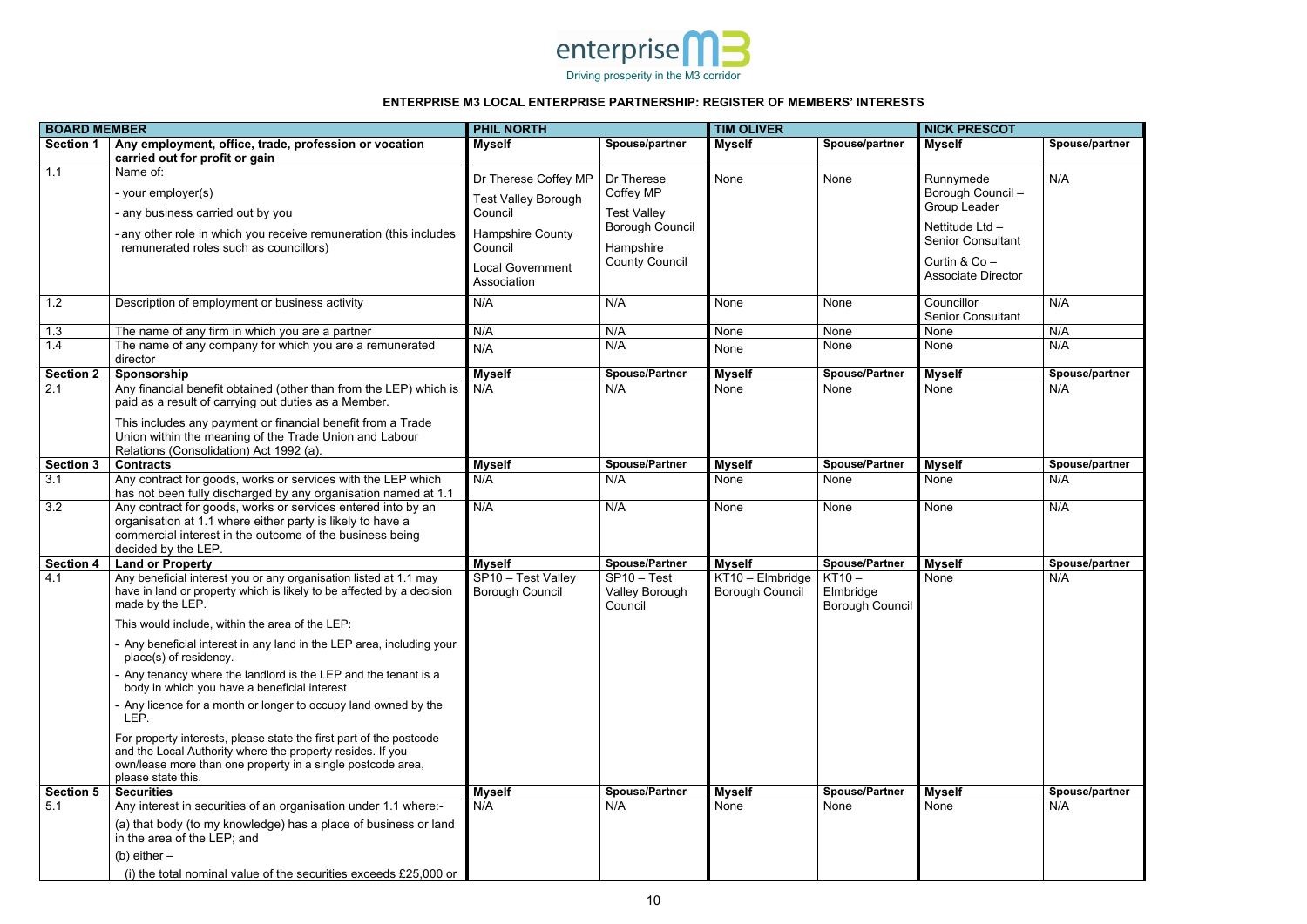| <b>BOARD MEMBER</b>    |                                                                                                                                                                                                                                             | <b>PHIL NORTH</b>                                                     |                       | <b>TIM OLIVER</b>                                        |                       | <b>NICK PRESCOT</b>                         |                |
|------------------------|---------------------------------------------------------------------------------------------------------------------------------------------------------------------------------------------------------------------------------------------|-----------------------------------------------------------------------|-----------------------|----------------------------------------------------------|-----------------------|---------------------------------------------|----------------|
|                        | one hundredth of the total issued share capital of that body; or                                                                                                                                                                            |                                                                       |                       |                                                          |                       |                                             |                |
|                        | (ii) if the share capital of that body is of more than one class,<br>the total nominal value of the shares of any one class in which<br>has a beneficial interest exceeds one hundredth of the total<br>issued share capital of that class. |                                                                       |                       |                                                          |                       |                                             |                |
| <b>Section 6</b>       | <b>Gifts and Hospitality</b>                                                                                                                                                                                                                | <b>Myself</b>                                                         | <b>Spouse/Partner</b> | <b>Myself</b>                                            | <b>Spouse/Partner</b> | <b>Myself</b>                               | Spouse/partner |
|                        | Any gifts and/or hospitality received as a result of membership of N/A<br>the LEP (above the value of £50)                                                                                                                                  |                                                                       | N/A                   | None                                                     | None                  | None                                        | N/A            |
| <b>Other Interests</b> |                                                                                                                                                                                                                                             |                                                                       |                       |                                                          |                       |                                             |                |
|                        | I am a member of, or am in a position of general control, a trustee of, or participate in the management of:                                                                                                                                |                                                                       |                       |                                                          |                       |                                             |                |
|                        | Any body to which I have been appointed or nominated by the<br>LEP:                                                                                                                                                                         | <b>None</b>                                                           |                       | None                                                     |                       | Health and Well Being Board                 |                |
| 2.                     | Any body exercising function of a public nature (eg school<br>governing body or another LEP):                                                                                                                                               | <b>Test Valley Borough Council</b><br><b>Hampshire County Council</b> |                       | Chair - Academy Trust Board, Esher<br>Sixth Form College |                       | None                                        |                |
| $\overline{3}$ .       | Any body directed to charitable purposes:                                                                                                                                                                                                   | Miss Gales Educational Foundation Trust                               |                       | Vice President - Shooting Star<br>Chase                  |                       | None                                        |                |
|                        |                                                                                                                                                                                                                                             |                                                                       |                       | Trustee - Esher War Memorial Trust                       |                       |                                             |                |
| $\overline{4}$ .       | Any body, one of whose principal purposes includes the<br>influence of public opinion or policy (including any political party<br>or trade union):                                                                                          | Member of the Conservative Party                                      |                       | Member of Conservative Party                             |                       | <b>Conservative Party</b>                   |                |
| 5.                     | Any local authority (please state any interests you hold as LA<br>leaders/cabinet members for LA land, resources and the LA's<br>commercial interests):                                                                                     | Leader of Test Valley Borough Council                                 |                       | Leader of Surrey County Council                          |                       | Council Leader Runnymede Borough<br>Council |                |
| 6.                     | Any other interest which I hold which might reasonably be likely<br>to be perceived as affecting my conduct or influencing my<br>actions in relation to my role.                                                                            | None                                                                  |                       | Chair of CCN<br><b>Surrey Heartlands ICS Chair</b>       |                       | None                                        |                |
|                        | DATE DECLARED AND SIGNED                                                                                                                                                                                                                    | 29/09/21                                                              |                       | 27/09/21                                                 |                       | 23/09/21                                    |                |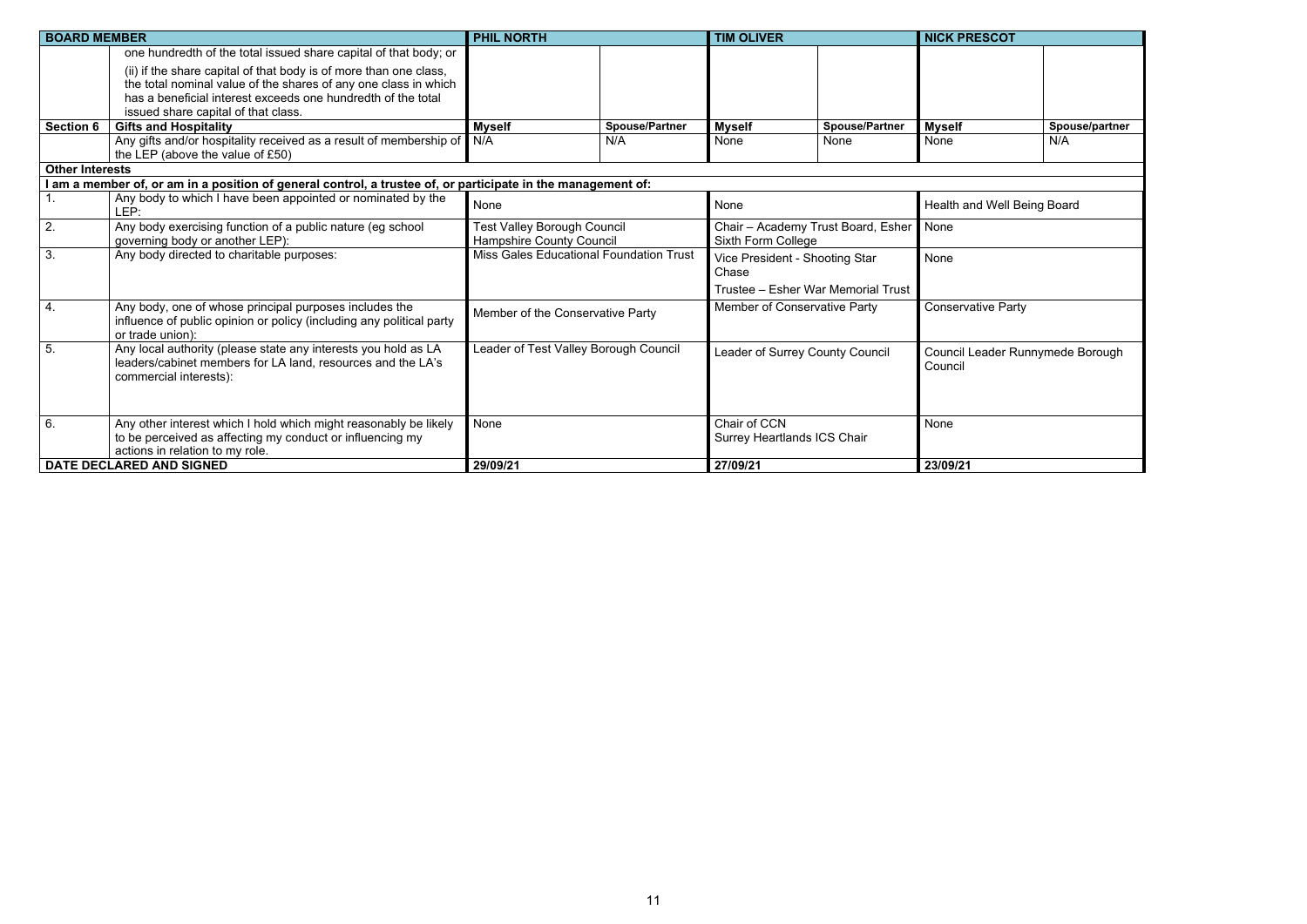

|                  | <b>BOARD MEMBER</b>                                                                                                                                                                                                                                                                           |                                                                                                                          | <b>MICHAEL QUEEN</b>  |                                                                         | <b>DANIEL RUIZ</b>                                                           |                                 | <b>KATHY SLACK</b>                 |                                                                                                                                                           | <b>MARK SMITH</b>            |  |
|------------------|-----------------------------------------------------------------------------------------------------------------------------------------------------------------------------------------------------------------------------------------------------------------------------------------------|--------------------------------------------------------------------------------------------------------------------------|-----------------------|-------------------------------------------------------------------------|------------------------------------------------------------------------------|---------------------------------|------------------------------------|-----------------------------------------------------------------------------------------------------------------------------------------------------------|------------------------------|--|
| <b>Section 1</b> | Any employment, office, trade, profession or vocation<br>carried out for profit or gain                                                                                                                                                                                                       | <b>Myself</b>                                                                                                            | Spouse/partner        | <b>Myself</b>                                                           | Spouse/partner                                                               | <b>Myself</b>                   | Spouse/partner                     | <b>Myself</b>                                                                                                                                             | Spouse/partner               |  |
| 1.1              | Name of:<br>- your employer(s)<br>any business carried out by you<br>- any other role in which you receive remuneration (this<br>includes remunerated roles such as councillors)                                                                                                              | Advisor to Gaja<br>Capital (India)<br><b>Advisor to Public</b><br><b>Investment Fund</b><br>(Kingdom of<br>Saudi Arabia) | N/A                   | Employer<br>i) ANGOKA<br>Ltd<br><b>Business</b><br>ii) Bold Line<br>Ltd | Employer<br>a) Bold Line<br>Ltd<br><b>Business</b><br>b) Cotterpillar<br>Ltd | Enterprise M3 LEP               | None                               | University of<br>Southampton<br>Council member of<br><b>EPSRC</b><br>Board Member of<br>the Henry Royce<br>Institute<br>Council member of<br><b>HEFCW</b> | <b>ID Verde</b>              |  |
| 1.2              | Description of employment or business activity                                                                                                                                                                                                                                                | None                                                                                                                     | N/A                   | i) Director<br>ii) Director                                             | a) Company<br>Secretary<br>b) Director                                       | <b>Chief Executive</b>          | None                               | <b>Higher Education</b>                                                                                                                                   | Gardening<br><b>Services</b> |  |
| 1.3              | The name of any firm in which you are a partner                                                                                                                                                                                                                                               | None                                                                                                                     | N/A                   | None                                                                    | None                                                                         | None                            | None                               | None                                                                                                                                                      | None                         |  |
| 1.4              | The name of any company for which you are a remunerated<br>director                                                                                                                                                                                                                           | <b>Coller Capital</b><br>Limited (Chair)<br><b>TAQA</b> (Director)<br><b>BTL Limited</b><br>(Director)                   | N/A                   | <b>ANGOKA Ltd</b>                                                       | <b>Cotterpillar Ltd</b>                                                      | None                            | None                               | None                                                                                                                                                      | None                         |  |
| <b>Section 2</b> | Sponsorship                                                                                                                                                                                                                                                                                   | <b>Myself</b>                                                                                                            | <b>Spouse/Partner</b> | <b>Myself</b>                                                           | Spouse/Partner                                                               | <b>Myself</b>                   | <b>Spouse/Partner</b>              | <b>Myself</b>                                                                                                                                             | Spouse/partner               |  |
| 2.1              | Any financial benefit obtained (other than from the LEP) which<br>is paid as a result of carrying out duties as a Member.<br>This includes any payment or financial benefit from a Trade<br>Union within the meaning of the Trade Union and Labour<br>Relations (Consolidation) Act 1992 (a). | None                                                                                                                     | N/A                   | None                                                                    | None                                                                         | None                            | None                               | None                                                                                                                                                      | None                         |  |
| <b>Section 3</b> | <b>Contracts</b>                                                                                                                                                                                                                                                                              | <b>Myself</b>                                                                                                            | <b>Spouse/Partner</b> | <b>Myself</b>                                                           | <b>Spouse/Partne</b>                                                         | <b>Myself</b>                   | <b>Spouse/Partner</b>              | <b>Myself</b>                                                                                                                                             | Spouse/partner               |  |
| 3.1              | Any contract for goods, works or services with the LEP which<br>has not been fully discharged by any organisation named at 1.1                                                                                                                                                                | None                                                                                                                     | N/A                   | None                                                                    | None                                                                         | None                            | None                               | None                                                                                                                                                      | None                         |  |
| 3.2              | Any contract for goods, works or services entered into by an<br>organisation at 1.1 where either party is likely to have a<br>commercial interest in the outcome of the business being<br>decided by the LEP.                                                                                 | The University of<br>Surrey is working<br>with EM3 on<br>various projects                                                | N/A                   | None                                                                    | None                                                                         | None                            | None                               | None                                                                                                                                                      | None                         |  |
| <b>Section 4</b> | <b>Land or Property</b>                                                                                                                                                                                                                                                                       | <b>Myself</b>                                                                                                            | Spouse/Partner        | <b>Myself</b>                                                           | <b>Spouse/Partner</b>                                                        | <b>Myself</b>                   | <b>Spouse/Partner</b>              | Myself                                                                                                                                                    | Spouse/partner               |  |
| 4.1              | Any beneficial interest you or any organisation listed at 1.1 may<br>have in land or property which is likely to be affected by a decision<br>made by the LEP.                                                                                                                                | None                                                                                                                     | N/A                   | None                                                                    | None                                                                         | None - live outside<br>LEP area | None – live<br>outside LEP<br>area | None                                                                                                                                                      | None                         |  |
|                  | This would include, within the area of the LEP:                                                                                                                                                                                                                                               |                                                                                                                          |                       |                                                                         |                                                                              |                                 |                                    |                                                                                                                                                           |                              |  |
|                  | - Any beneficial interest in any land in the LEP area, including<br>your place(s) of residency.                                                                                                                                                                                               |                                                                                                                          |                       |                                                                         |                                                                              |                                 |                                    |                                                                                                                                                           |                              |  |
|                  | - Any tenancy where the landlord is the LEP and the tenant is a<br>body in which you have a beneficial interest                                                                                                                                                                               |                                                                                                                          |                       |                                                                         |                                                                              |                                 |                                    |                                                                                                                                                           |                              |  |
|                  | - Any licence for a month or longer to occupy land owned by the<br>LEP.                                                                                                                                                                                                                       |                                                                                                                          |                       |                                                                         |                                                                              |                                 |                                    |                                                                                                                                                           |                              |  |
|                  | For property interests, please state the first part of the postcode<br>and the Local Authority where the property resides. If you<br>own/lease more than one property in a single postcode area,<br>please state this.                                                                        |                                                                                                                          |                       |                                                                         |                                                                              |                                 |                                    |                                                                                                                                                           |                              |  |